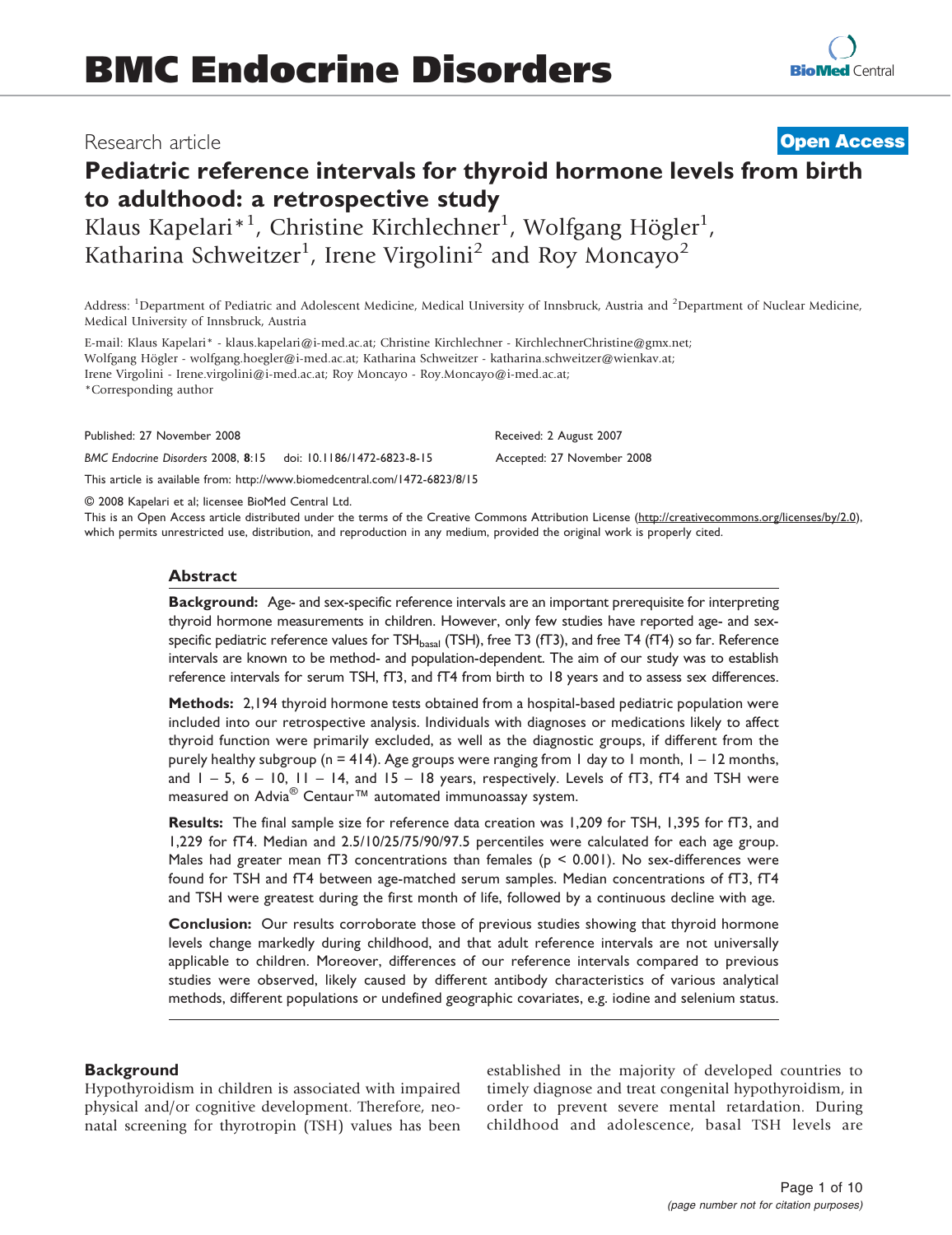presumed to be the most valuable parameter for diagnosing hypothyroidism and hyperthyroidism, and for the monitoring of thyroid replacement therapy. Nevertheless, measurement of free T4 (fT4) is indispensable to confirm these diagnoses, since it directly reflects hormone production by the thyroid gland [[1](#page-8-0)]. Measurement of free T3 (fT3) only indirectly reflects thyroid hormone production but may provide additional information, since most of fT3 is produced by intracellular conversion by the deiodinases.

Despite their importance for interpreting individual results in clinical practice, pediatric reference values for thyroid function are scarce and published normative data often comprise only small numbers of patients [[2-7\]](#page-8-0). Moreover, reference values vary considerably as they are population- and assay- specific. Significant variations of thyroid hormone levels during growth have been observed although, in contrast to a common misconception, pubertal development does not affect the concentration of thyroid hormones in children [[3](#page-8-0)]. Data are inconsistent concerning sex differences. Biological variables such as nutrition and lifestyle may also influence thyroid function.

The aims of our study were 1) to establish age-specific reference intervals for serum concentrations of TSH, fT3, and fT4 in healthy children, 2) to assess sex differences in thyroid function, and 3) to compare our results to previously published reference data.

# Methods

# Subjects

Between July 2002 and October 2003 routine results of serum TSH, fT3, and fT4 were collected from existing laboratory data of 2,194 serum samples from a hospital based population of children aged 1 day – 18 years. The inand out clinic patients had been admitted to the pediatric department of the Medical University Innsbruck for a variety of reasons. Subjects were sub-grouped according to age, ranging from 1 day to 1 month, 1 – 12 months, and 1 – 5, 6 – 10, 11 – 14, and 15 – 18 years, respectively. Classification of age groups was primarily based on those of previously published studies to facilitate reliable comparison of the results, and also specifically according to the age-related course of the obtained values. Two or more samples were taken from 410 patients, 1,085 patients had only one serum sample taken. All procedures were done in accordance with the Declaration of Helsinki.

Data were collected routinely within the setting of clinical practice according to standard procedures. The parents of the children gave their informed consent. No further measures were taken beyond clinical practice.

Classification of the patients in diagnostic categories was done using the International Classification of Diseases (ICD-10) codes. Children with conditions or concomitant medications likely to affect thyroid function were excluded from the reference group [[8\]](#page-8-0). Also patients with eating disorders, with pituitary disease or chromosomal anomalies were not included in the analysis. Patients presenting a deviation in height or weight were identified at the clinical examination and classified as normal variants of growth (ICD E34.3 and E34.4) including familial or constitutional factors. All diagnostic groups have been included in a separate Excel file (additional material). Each diagnostic group was statistically evaluated in comparison to  $Z00.0$  (n = 414; general examination and investigation of persons without complaint and reported diagnosis) using the one way ANOVA post-hoc analyses (data not shown). Serum samples from patients having the following ICD-10 diagnostic codes indicating thyroid dysfunction were excluded a-priori (n = 665): Congenital hypothyroidism with and without diffuse goiter (E03.0, E03.1), other non toxic goiter (E04.0 – E04.9), dyshormonogenetic goiter (E07.1), thyrotoxicosis (E05.0 – E05.9), autoimmune thyroiditis and unspecified thyroiditis (E06.3, E06.9), any neoplasm of the thyroid gland (C73 and D44.0), post procedural hypothyroidism (E89.0), and other specified or unspecified hypothyroidism (E03.8, E03.9).

# **Methods**

Analyses of TSH, fT3, and fT4 from undiluted serum samples of children and adolescents were performed on an automated immunoassay system (Advia® Centaur™, Bayer Health Care Diagnostika, Vienna, Austria) using a direct chemiluminiscence detection system according to the manufacturer's instructions [[9](#page-8-0), [10\]](#page-8-0). TSH was analyzed in a two-site solid-phase format, whereas analysis of fT3 and fT4 was performed in a competitive assay. The intraassay coefficients of variation for TSH, fT3, and for fT4 were  $< 8.7\%$ ,  $< 3.5\%$ , and  $< 8.1\%$  respectively. The reference values on adult patients using this immunoassay system have recently been published in BMC Endocrine Disorders and Thyroid [\[11](#page-8-0), [12\]](#page-8-0).

# Statistical analysis

In addition to the selection criteria for the total reference group detailed above, serum values of TSH, fT3, and fT4 in each diagnostic group were also compared to the sub-group of primarily healthy children and adolescents (n = 414) using ANOVA and post-hoc Tukey's test. Groups that were not statistically different were pooled with the healthy reference group. Values of thyroid hormones were tested for their normal distribution. Because of the strong right-tailed skewed distribution of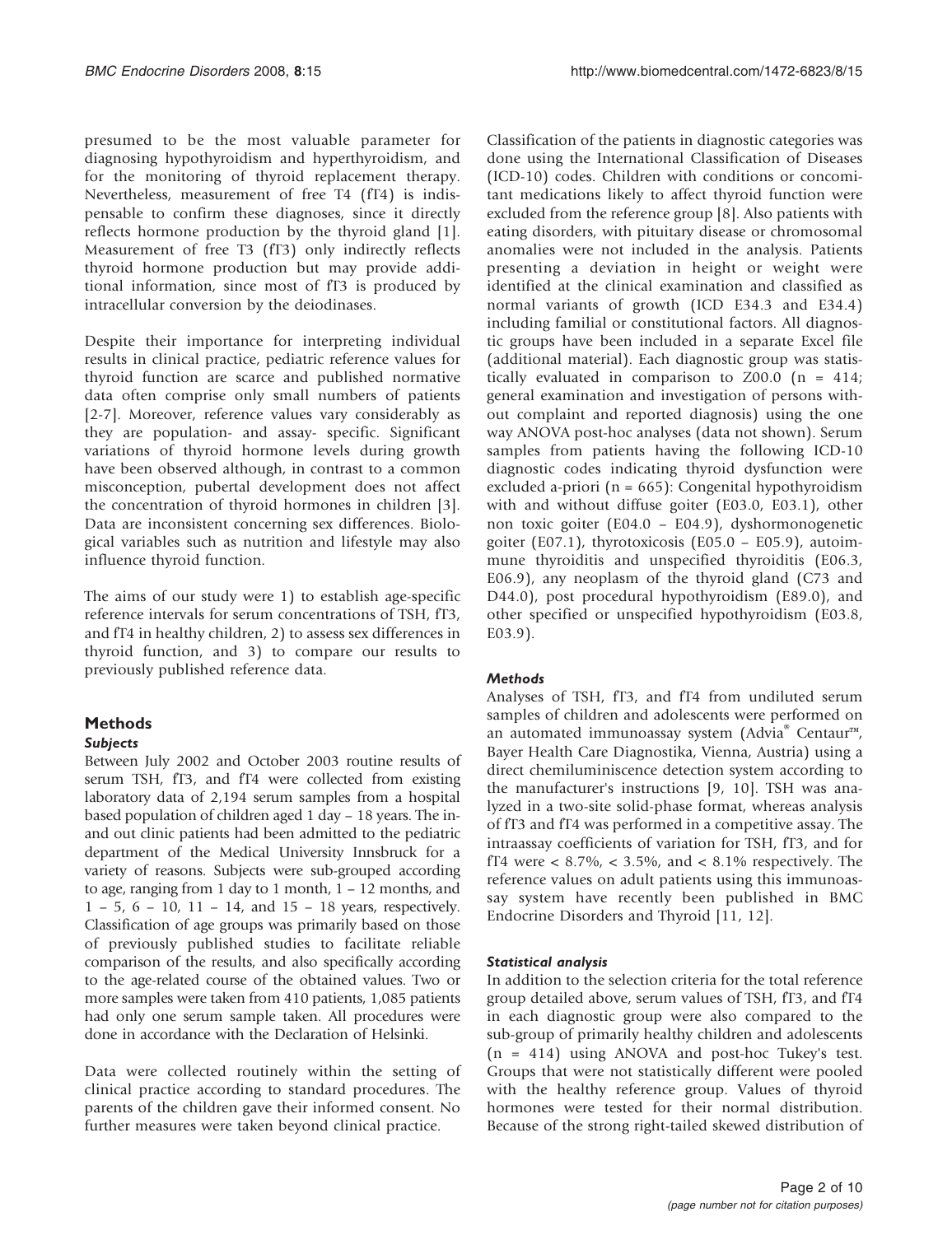TSH values, natural log transformation was required [[13,](#page-8-0) [14](#page-8-0)]. Comparison between age-groups was performed using the unifactorial ANOVA test and post-hoc Tukey's test. Further post-hoc comparisons of mean values between age groups and sexes were assessed using the Student's t-test. Correlation analysis was performed using the Pearson method.

Two-tailed values of p < 0.05 were considered statistically significant. Medians and percentiles  $(2.5<sup>th</sup>$  to 97.5<sup>th</sup>) for each variable were determined and taken as the reference interval. Statistical Package for Social Sciences (SPSS Inc., Chicago, IL, USA, version 12.0) was used for statistical analysis and creation of percentiles.

#### **Results**

#### **TSH**

The final sample size for the evaluation of TSH was 1,209. No difference was found between serum TSH concentrations of male ( $n = 636$ ; 52.6%) and female ( $n =$ 573; 47.4%) children and adolescents ( $p = 0.689$ ) of all age groups. Therefore, both sexes were combined for the calculation of percentiles. Log transformation was done before analysis because of the significant right-tailed skewed distribution of the TSH values.

The  $97.5<sup>th</sup>$  percentile was significantly higher in the age group of 0 – 1 month compared to all other age groups. TSH values decreased continuously with age, particularly during the first year of life. The 2.5<sup>th</sup> percentile was lower in the first month compared to the first year of life and subsequently also decreased with age (figure 1 and table 1). Variance for TSH was greatest in the first month of life and became narrower with increasing age (0–1 month: var = 15.04; 1–12 months: var = 3.55; 1–5 years: var = 2.96; 6–10 years: var = 1.46; 11–14 years: var = 1.08; 15–18 years: var = 0.98). A longitudinal sub-group of 32 patients with repeated evaluation of thyroid function showed initially elevated TSH, but normal fT3 and fT4 levels, which decreased and normalized spontaneously within 3 to 6 months without treatment. The age of these patients corresponds to that of the whole group (1 to 18 years of age). The cause for the initial elevation of



#### Figure 1

Reference intervals for TSH of age groups listed in **table 2.** The central 95% range  $(2.5^{th}, 25^{th}, 50^{th}, 75^{th},$  and 97.5<sup>th</sup> percentiles) is shown. Due to resolution reasons lines start at zero, although no samples were taken within the first hours after birth.

TSH was not found. The follow-up evaluations discarded the presence of subclinical hypothyroidism so that their TSH values were included. The initially elevated TSH levels were detected as outliers.

# $fT3$

The final number of samples for fT3 was 1,395. Results for fT3 were normally distributed. As expected, the median concentrations of fT3 were greatest in the age group up to one month, thereafter showing a continuous decline with age ( $p < 0.001$ ;  $r = -0.266$  for females and  $r = -0.196$ for males), except for males  $1 - 5$  years and females  $6 - 10$ years. Males had greater ( $p < 0.001$ ) mean fT3 concentrations (n = 824; 59.1%) than females (n = 571; 40.9%). The decrease of the 2.5<sup>th</sup> percentile was more distinct compared to the  $97.5<sup>th</sup>$  percentile (figures [2](#page-3-0) and [3](#page-3-0), table 2).

Table 1: Percentiles for TSH (mU/L) of children and adolescents in different age groups

| Age             | n   |      |      |      | percentiles |      |      |       |
|-----------------|-----|------|------|------|-------------|------|------|-------|
|                 |     | 2.5  | 10   | 25   | 50          | 75   | 90   | 97.5  |
| $0 - I$ months  | 22  | 0.70 | 00.1 | .78  | 3.50        | 5.03 | 9.34 | 18.10 |
| I-12 months     | 42  | 1.12 | 1.53 | .88  | 2.85        | 4.43 | 6.81 | 8.21  |
| $I-5$ years     | 218 | 0.80 | 1.30 | 1.78 | 2.70        | 3.70 | 4.80 | 6.26  |
| $6 - 10$ years  | 315 | 0.80 | 1.20 | .70  | 2.30        | 3.10 | 3.80 | 5.40  |
| $II-I4 years$   | 355 | 0.70 | 1.10 | .60  | 2.10        | 2.80 | 3.60 | 4.61  |
| $15 - 18$ years | 233 | 0.50 | 0.94 | .30  | 1.70        | 2.35 | 3.30 | 4.33  |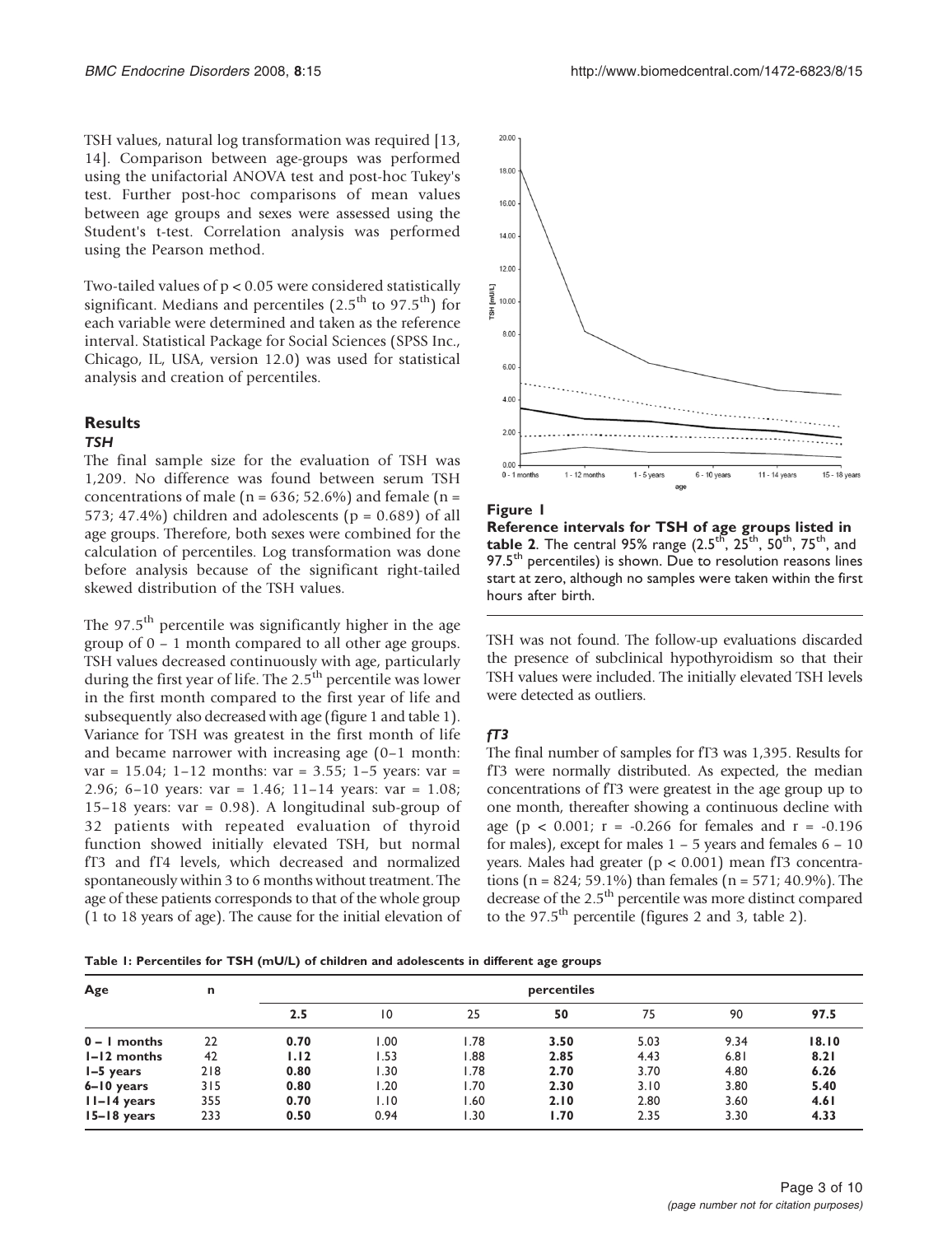<span id="page-3-0"></span>

Figure 2 The central 95% range for fT3 in females  $(2.5<sup>th</sup>, 25<sup>th</sup>)$  $50<sup>th</sup>$ , 75<sup>th</sup>, and 97.5<sup>th</sup> percentiles) is shown.

# $fT4$

The final sample size was  $1,229$  for fT4 (638 males = 51.9%; 591 females = 48.1%). No sex-difference of fT4 values were found in any age group ( $p = 0.268$ ) and results were normally distributed. Values for fT4 showed a significant negative correlation with age (p < 0.001;  $r = -0.122$ ). Variance for fT4 was greatest in the first month of life and then became narrower with age (0–1 month: var = 45.91; 1–12 months: var = 8.60; 1–5 years: var = 7.68; 6–10 years: var = 6.13; 11–14 years: var = 8.20; 15-18 years: var = 8.08) (figure [4](#page-4-0)). The 97.5<sup>th</sup> percentile showed a peak value of 30.5 pmol/L during the first month of the life and subsequently quite steady concentrations between 20 and 22.5 pmol/L. The  $50<sup>th</sup>$ percentile of fT4 was also greatest in the first month of



The central 95% range for  $fT3$  in males (2.5<sup>th</sup>, 25<sup>th</sup>,  $50<sup>th</sup>$ , 75<sup>th</sup>, and 97.5<sup>th</sup> percentiles) is shown.

life with a rapid decrease during the first year of life and subsequently remained constant until the age of 18 years (table [3\)](#page-4-0).

# **Discussion**

This study provides new pediatric reference intervals for TSH, fT3, and fT4 for healthy Austrian children and adolescents using the Advia® Centaur™ assay. Adult reference values for thyroid function are well established, although the upper limit of normal TSH values is also currently under discussion [[13, 15-19\]](#page-8-0). Recently adult reference values for thyroid function parameters using the Advia® Centaur™ assay have been defined by our study group [\[11](#page-8-0), [12](#page-8-0)]. In children and adolescents, reliable age- and sex-specific reference intervals are an indispensable prerequisite to interpret individual

Table 2: Percentiles for fT3 (pmol/L) of children and adolescents in different age groups.

| Age            | <b>Sex</b> | n   | percentiles |                 |      |      |      |       |       |
|----------------|------------|-----|-------------|-----------------|------|------|------|-------|-------|
|                |            |     | 2.5         | $\overline{10}$ | 25   | 50   | 75   | 90    | 97.5  |
| $0 - 1$ months |            | 5   | 5.00        | 5.00            | 5.40 | 6.60 | 7.30 | 7.50  | 7.50  |
|                | m          | 9   | 4.60        | 4.60            | 5.70 | 6.30 | 6.90 | 10.10 | 10.10 |
| I-12 months    |            | 4   | 4.30        | 4.50            | 5.63 | 6.15 | 7.03 | 7.50  | 7.60  |
|                | m          | 3   | 4.30        | 4.74            | 5.65 | 6.20 | 6.70 | 7.38  | 7.50  |
| I-5 years      |            | 108 | 4.25        | 4.80            | 5.50 | 6.15 | 6.58 | 7.11  | 7.61  |
|                | m          | Ħ   | 3.96        | 5.32            | 5.70 | 6.30 | 6.70 | 7.48  | 8.14  |
| $6 - 10$ years |            | 163 | 4.21        | 5.10            | 5.50 | 6.20 | 6.60 | 7.00  | 7.58  |
|                | m          | 219 | 4.05        | 5.20            | 5.70 | 6.10 | 6.50 | 7.10  | 7.50  |
| $II-I4 years$  |            | 180 | 3.51        | 4.90            | 5.40 | 5.90 | 6.30 | 6.80  | 7.30  |
|                | m          | 252 | 4.63        | 5.20            | 5.60 | 6.00 | 6.40 | 6.80  | 7.20  |
| $15-18$ years  |            | 98  | 3.50        | 4.48            | 4.80 | 5.30 | 5.83 | 6.50  | 6.90  |
|                | m          | 211 | 4.20        | 5.00            | 5.40 | 5.80 | 6.20 | 6.60  | 7.47  |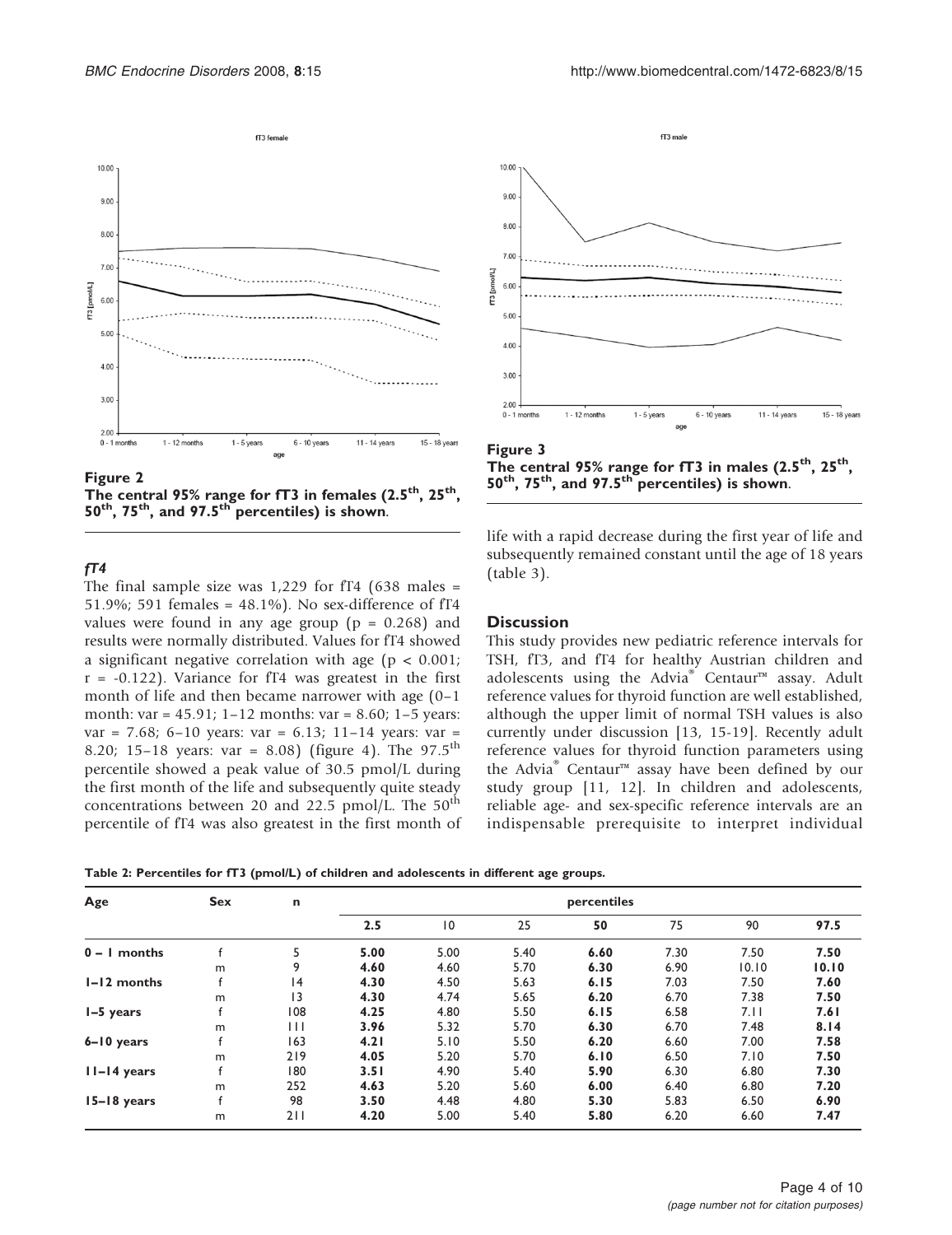<span id="page-4-0"></span>

#### Figure 4

Age-related reference values for fT4 (both sexes). The central 95% range (2.5<sup>th</sup>, 25<sup>th</sup>, 50<sup>th</sup>, 75<sup>th</sup>, and 97.5<sup>th</sup> percentiles) is shown. Due to resolution reasons lines start at zero, although no samples were taken within the first hours after birth.

thyroid function correctly. However, thyroid hormone values are population and method-dependent [\[20](#page-8-0), [21](#page-8-0)]. Thus, a series of pediatric thyroid reference data have been published using different analytical methods and antibody characteristics with variable subject numbers [[2-7\]](#page-8-0). To our knowledge, only one, smaller study in children and adolescents used the Advia® Centaur™ assay, which is widely used in clinical laboratories [\[4\]](#page-8-0).

We are well aware of methodological advances in the determination of free thyroid hormones based on the technique of isotope dilution tandem mass spectrometry [\[22-29](#page-8-0)] which correlates better with equilibrium dialysis procedures [[30](#page-9-0)]. In spite of this advantage we still advocate the used of an immunoassay procedure as we have done in this study. In previous publications we have evaluated extensively the clinical applicability of such a system for the determination of reference values for adults [\[11\]](#page-8-0). On

practical terms, the immunoassay procedure with the Advia Centaur® [[5](#page-8-0)] will deliver results for fT3, fT4, TSH, thyroglobulin antibodies, and thyroid peroxidase antibodies within 20 minutes that meets requirements for clinical use [[9](#page-8-0), [31\]](#page-9-0). These practical conveniences outweighs the need for a high capital expenditure [\[32\]](#page-9-0).

One limitation of our study is that it comprises a hospital-based population. Ideally, reference intervals should be determined using blood samples obtained from a large cohort of healthy subjects. However, due to ethical and practical considerations in children, reference interval determination often relies on large hospital databases, which, by applying appropriate selection criteria, ensure sufficient number of samples [\[33](#page-9-0), [34](#page-9-0)]. The reference groups in this and other similar studies are not strikingly population based and results might slightly diverge. We addressed this concern by excluding all subjects with diagnoses and concomitant medications that might affect thyroid function. By this the subjects fulfilled the criteria for a healthy population as is foreseen in the category ICD10 Z00.

Median concentrations of all thyroid parameters measured were highest in the first month of life and subsequently decreased with age, apart from fT3 values of males aged 1 – 5 years and females aged 6 – 10 years. Overall, our reference data concur with those of previous studies in pediatric cohorts using various analytical methods. Slight differences of our reference intervals compared to previous studies (tables [4,](#page-5-0) [5](#page-6-0), [6](#page-7-0)) might be explained by different analytical assays, differences in ethnicity, population or geographic derived covariates such as lifestyle, salt iodination, and nutrition. The last evaluation of iodine status done by our study group with adult patients in 2000 showed a mean value of urinary excretion of 120 μg iodine/gr creatinine (R. Moncayo, unpublished data analyzed 2002).

Significant sex differences were observed only for fT3 in our study cohort. Interestingly, Hübner et al. found sexspecific effects also on fT3 residuals, but only within the age group 11 – 14 using the same Advia<sup>®</sup> Centaur<sup>™</sup>

Table 3: Percentiles for fT4 (pmol/L) of children and adolescents in different age groups.

| Age              | n   |       |       |       | percentiles |       |       |       |
|------------------|-----|-------|-------|-------|-------------|-------|-------|-------|
|                  |     | 2.5   | 10    | 25    | 50          | 75    | 90    | 97.5  |
| $0 - I$ months   | 23  | 8.50  | 8.98  | 13.50 | 20.10       | 24.70 | 28.48 | 30.50 |
| $l - l$ 2 months | 45  | 9.17  | 13.10 | 14.00 | 15.50       | 17.20 | 19.22 | 25.28 |
| I-5 Years        | 229 | 10.45 | 12.80 | 14.15 | 15.70       | 17.90 | 19.70 | 22.35 |
| 6-10 Years       | 327 | 10.60 | 12.80 | 14.40 | 15.90       | 17.30 | 18.90 | 20.90 |
| II-I4 Years      | 364 | 10.40 | 12.15 | 13.40 | 15.20       | 16.80 | 19.05 | 21.36 |
| 15–18 Years      | 233 | 10.57 | 11.74 | 13.50 | 15.20       | 16.90 | 18.80 | 22.62 |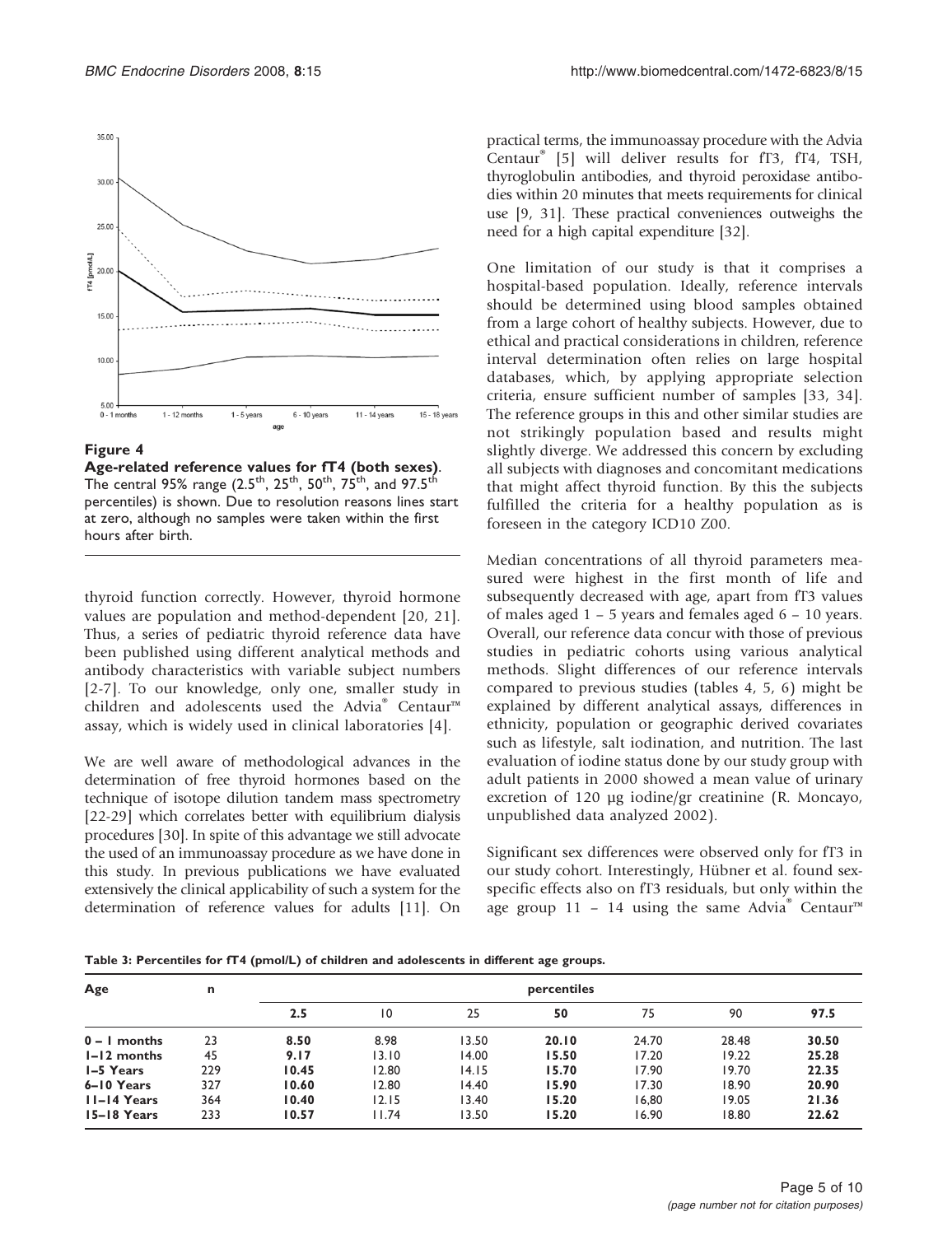|                 | $n = 533$        | $n = 5,558$          | $n = 762$            | $n = 706$            | $n = 460$                                                      | $n = 1,209$                               |
|-----------------|------------------|----------------------|----------------------|----------------------|----------------------------------------------------------------|-------------------------------------------|
| $1 d - 7 d$     | $F: 0.72 - 13.1$ | n.d.                 | $1.79 - 4.63 - 9.69$ | $F: 1.5 - 3.3 - 6.5$ | $0.13 - 9.23$ <sup>a</sup>                                     | $0.75 - 3.50 - 16.89$                     |
| $8 d - 15 d$    | $M: 0.52 - 16.0$ | n.d.                 | $1.80 - 3.71 - 7.97$ | $M: 0.7 - 2.4 - 9.8$ | $0.16 - 8.48$                                                  |                                           |
| $15d - 1m$      |                  | n.d.                 | n.d.                 |                      |                                                                |                                           |
| $1 - 12 m$      |                  | $0.8 - 2.2 - 6.3$    |                      | F: $1.0 - 2.4 - 5.7$ | $0.3 - 1.73 - 5.88$                                            | $1.30 - 2.85 - 7.09$                      |
| $1 - 2y$        |                  |                      | $0.63 - 2.04 - 4.12$ | $M: 0.7 - 2.1 - 5.9$ |                                                                |                                           |
| $2 - 3y$        | $F: 0.46 - 8.1$  | $F: 0.7 - 2.0 - 5.9$ |                      | n.d.                 | $0.42 - 1.98 - 4.79$                                           | $1.00 - 2.70 - 5.42$                      |
| $3 - 4y$        | $M: 0.55 - 7.1$  | $M: 0.7 - 2.1 - 6.0$ |                      | n.d.                 |                                                                |                                           |
| $4 - 5y$        |                  |                      | $0.53 - 1.60 - 2.94$ | n.d.                 |                                                                |                                           |
| $5 - 6y$        | $F: 0.36 - 5.8$  |                      |                      | n.d.                 |                                                                |                                           |
| $7 - 8$         | $M: 0.37 - 6.0$  | $F: 0.6 - 1.8 - 5.1$ | $0.80 - 1.86 - 3.48$ | n.d.                 |                                                                | $0.48 - 1.87 - 4.67$ $0.90 - 2.30 - 4.40$ |
| $9 - 10$        |                  | M: $0.7 - 1.9 - 5.4$ | $0.85 - 2.00 - 3.50$ | $F: 0.9 - 2.0 - 4.0$ |                                                                |                                           |
|                 |                  |                      |                      | M: $1.0 - 1.9 - 3.7$ |                                                                |                                           |
| $\mathbf{H}$    |                  |                      | $0.85 - 1.90 - 3.33$ |                      |                                                                |                                           |
| $\overline{12}$ |                  | $F: 0.5 - 1.5 - 4.4$ | $0.86 - 1.90 - 3.21$ |                      | F: $0.7 - 1.7 - 3.4$ $0.53 - 1.78 - 4.58$ $0.90 - 2.10 - 4.10$ |                                           |
| $\overline{13}$ |                  | M: $0.6 - 1.7 - 4.9$ | $0.80 - 1.81 - 3.08$ | $M: 0.8 - 1.8 - 3.9$ |                                                                |                                           |
| $\overline{14}$ |                  |                      | $0.76 - 1.70 - 2.83$ |                      |                                                                |                                           |
| 15              |                  |                      | $0.70 - 1.56 - 2.55$ |                      |                                                                |                                           |
| 16              |                  |                      | $0.64 - 1.54 - 2.51$ |                      | F: $0.6 - 1.5 - 3.7$ $0.56 - 2.00 - 4.53$ $0.70 - 1.70 - 3.93$ |                                           |
| 17              |                  | $F: 0.5 - 1.3 - 3.9$ | $0.62 - 1.51 - 2.42$ | M: $0.7 - 1.4 - 2.8$ |                                                                |                                           |
| $18 - 19$       |                  | M: $0.5 - 1.6 - 4.4$ | $0.52 - 1.36 - 2.36$ | n.d.                 |                                                                |                                           |

<span id="page-5-0"></span>

| Table 4: Comparison of our TSH reference intervals to previously published reference intervals (2.5, 50 and 97.5%) of different age groups. |  |  |  |  |  |
|---------------------------------------------------------------------------------------------------------------------------------------------|--|--|--|--|--|
|---------------------------------------------------------------------------------------------------------------------------------------------|--|--|--|--|--|

Zurakowski et al., 1999 DELFIA®

Soldin et al., 1995 Abbott IMx®

Age

Elmlinger et al., 2001 Immulite® Djemli et al., 2004 Access 2® Hübner et al., 2002 Kapelari et al., Advia Advia Centaur® Centaur® TSH [mU/L] [mU/L] [mU/L] [mU/L] [mU/L] [mU/L] n = 533 n = 5,558 n = 762 n = 706 n = 460 n = 1,209 1 d – 7 d F: 0.72 – 13.1 n.d. 1.79 – 4.63 – 9.69 F: 1.5 – 3.3 – 6.5 0.13 – 9.23 <sup>a</sup> 0.75 – 3.50 – 16.89 **8 d–15 d** M: 0.52 – 16.0 n.d. 1.80 – 3.71 – 7.97 M: 0.7 – 2.4 – 9.8 0.16 – 8.48 b  $1 - 12$  m  $0.8 - 2.2 - 6.3$  F:  $1.0 - 2.4 - 5.7$   $0.3 - 1.73 - 5.88$   $0.3 - 2.85 - 7.09$ 2 – 3 y F: 0.46 – 8.1 F: 0.7 – 2.0 – 5.9 n.d. 0.42 – 1.98 – 4.79 1.00 – 2.70 – 5.42 7 – 8 M: 0.37 – 6.0 F: 0.6 – 1.8 – 5.1 0.80 – 1.86 – 3.48 n.d. 0.48 – 1.87 – 4.67 0.90 – 2.30 – 4.40 M: 1.0 – 1.9 – 3.7 12 F: 0.5 – 1.5 – 4.4 0.86 – 1.90 – 3.21 F: 0.7 – 1.7 – 3.4 0.53 – 1.78 – 4.58 0.90 – 2.10 – 4.10

BMC

Endocrine

Disorders

2008,

8:15<br>6:15

 $a^{a}$  | d – 3 d<br>  $b^{b}$  4 d – 30 d<br>  $c^{c}$  6 d – 12 m

http://www.biomedcentral.com/1472-6823/8/15 http://www.biomedcentral.com/1472-6823/8/15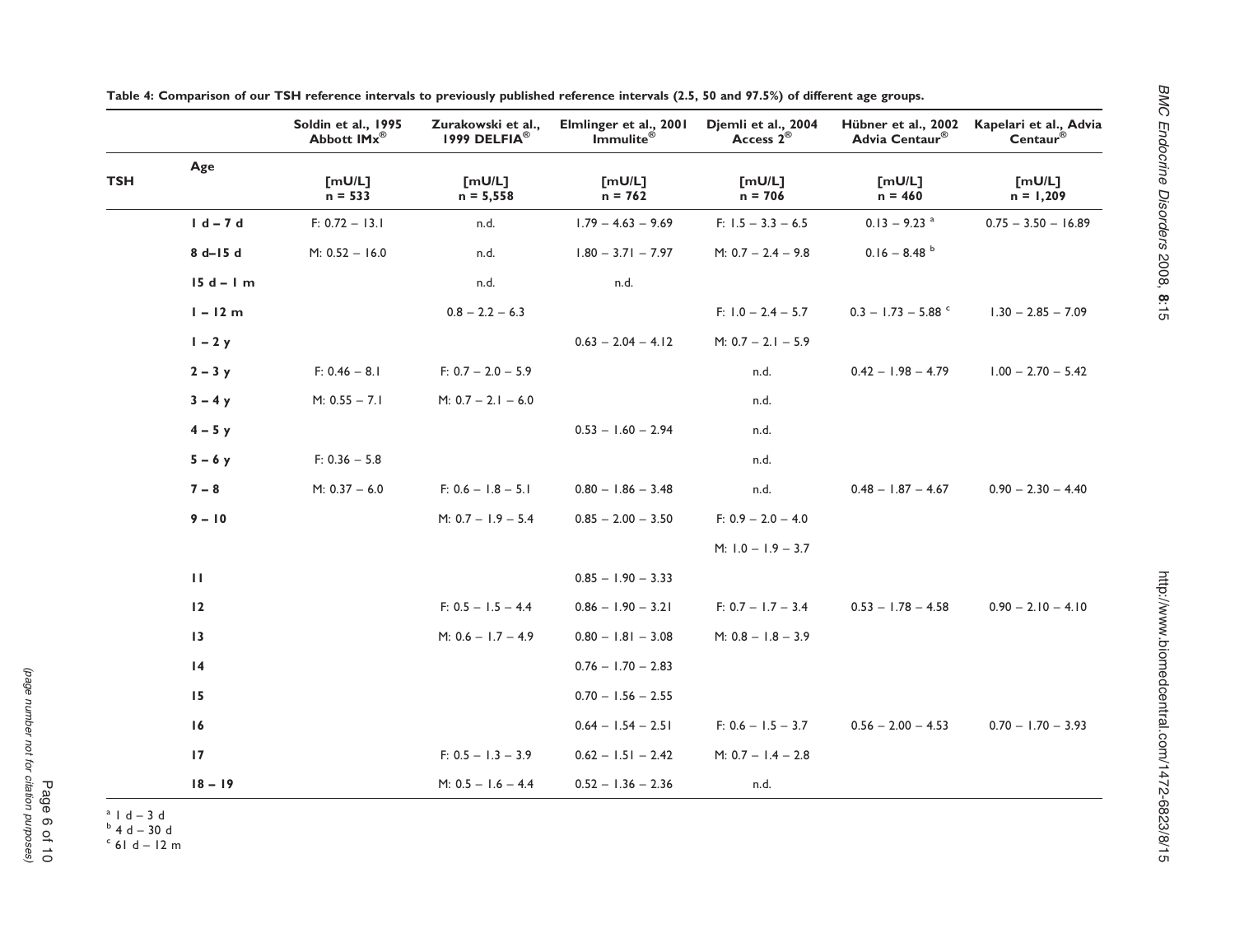|                 |                                             | Soldin et al., 1995 Abbott<br>$IMx^{\circledR}$ | Elmlinger et al.,<br>2001 Immulite <sup>®</sup>                                              | Hübner et al., 2002 Advia<br>$Centaur^{\otimes}$ | Kapelari et al., Advia Cen-<br>taur $^{\circledR}$                            |
|-----------------|---------------------------------------------|-------------------------------------------------|----------------------------------------------------------------------------------------------|--------------------------------------------------|-------------------------------------------------------------------------------|
| fT <sub>3</sub> | Age                                         | [pmol/L]<br>$n = 1,069$                         | [pmol/L]<br>$n = 762$                                                                        | [pmol/L]<br>$n = 460$                            | [pmol/L]<br>$n = 1,295$                                                       |
|                 | $1 d - 7 d$<br>$8 - 15d$<br>$15d - 1m$      | $2.2 - 7.4$<br>$2.2 - 8.4$                      | $2.76 - 6.91 - 11.67$<br>$2.84 - 5.53 - 11.86$<br>n.d.                                       | $2.32 - 8.11$ <sup>a</sup><br>$2.40 - 7.94$      | $F: 5.00 - 6.60 - 7.50$<br>M: $4.60 - 6.30 - 10.10$                           |
|                 | $l - 12m$<br>$I - 2y$                       | $3.1 - 10.6$                                    | $3.28 - 6.08 - 11.06$                                                                        | $2.72 - 5.27 - 7.30$ °<br>$3.05 - 5.63 - 6.93$   | $F: 4.30 - 6.15 - 7.60$<br>M: $4.30 - 6.20 - 7.50$<br>$F: 4.45 - 6.15 - 7.46$ |
|                 | $2 - 3y$<br>$3 - 4y$<br>$4 - 5y$            | $3.7 - 10.3$                                    | $3.43 - 6.57 - 10.97$                                                                        |                                                  | M: $4.70 - 6.30 - 7.84$                                                       |
|                 | $5 - 6y$<br>$7 - 8$<br>$9 - 10$             | $4.4 - 9.2$                                     | $3.58 - 6.71 - 10.75$<br>$3.72 - 6.44 - 10.87$                                               | $3.30 - 5.58 - 6.79$                             | $F: 4.60 - 6.20 - 7.30$<br>M: $4.80 - 6.10 - 7.20$                            |
|                 | $\mathbf{H}$<br>12<br>13<br>$\overline{14}$ | $4.8 - 9.1$                                     | $3.76 - 6.13 - 9.98$<br>$3.76 - 5.88 - 8.86$<br>$3.84 - 5.64 - 8.03$<br>$3.81 - 5.45 - 7.28$ | $3.46 - 5.54 - 6.7$                              | $F: 4.41 - 5.90 - 7.00$<br>$M: 4.90 - 6.00 - 7.00$                            |
|                 | 15<br>16<br>17<br>$18 - 19$                 | $5.4 - 8.8$                                     | $3.69 - 5.16 - 6.87$<br>$3.61 - 4.98 - 6.88$<br>$3.54 - 4.76 - 6.60$<br>$3.52 - 4.65 - 6.30$ | $3.57 - 5.33 - 6.65$                             | $F: 4.08 - 5.30 - 6.80$<br>M: $4.60 - 5.80 - 7.10$                            |

<span id="page-6-0"></span>Table 5: Comparison of our fT3 reference intervals to previously published reference intervals (2.5, 50 and 97.5%) of different age groups.

 $a + b + d - 3d$ <br>  $b + d - 30d$ <br>  $c + 6d - 12m$ 

analyzer system [[4](#page-8-0)]. Soldin et al [\[5\]](#page-8-0) reported sex specific reference ranges without testing for statistical significance, and Djemli et al. [[6](#page-8-0)] found significant differences between girls and boys on fT4 residuals only within the age group 15 – 17, whereas Elmlinger et al. [[3](#page-8-0)] did not find any sex differences between sexes, also by adjusting for pubertal stage. The reason for these inconsistent findings remains unclear. Further studies in children and adolescents are needed to investigate, whether there is a significant influence of sex on thyroid hormone levels justifying distinct reference intervals.

Interestingly, in the longitudinal subgroup of 32 children with initially elevated TSH levels in the first serum sample, TSH decreased to normal without treatment within 3 – 6 months. Decision not to treat these children was based on the clinical status, since it did not correspond to subclinical or clinical hypothyroidism even though the initial TSH value was elevated. This phenomenon suggests the presence of transient benign conditions affecting thyroid function. We therefore recommend that patients with initially elevated TSH values should be retested in approximately 3 to 6 months interval, before considering replacement therapy [[35\]](#page-9-0). In addition the levels of fT3, fT4, the presence of thyroperoxidase antibodies, and, in specific cases, the

degree of stimulated TSH elevations should be taken into account before classifying a child or adolescent as hypothyroid [[36, 37](#page-9-0)]. Further prospective studies in children, similar to that of Huber et al. [[38\]](#page-9-0) in adults, are needed to study the spontaneous course of subclinical hypothyroidism in children and adolescents, and to determine risk factors for the development of overt hypothyroidism.

Apart from the age group 15 – 18 years, differences were observed to the published reference intervals for adult populations, especially for TSH. Recently, some authors argued for a reduction of the upper cut off range for TSH to 2.5 mU/L or somewhat more moderate to 3.0 mU/L in adults [\[15](#page-8-0), [16,](#page-8-0) [39, 40](#page-9-0)]. Applying this upper range to pediatric patients might lead to a considerable high number of false diagnoses of hypothyroidism and result in unnecessary lifelong replacement therapy. A similar scenario has already been described for TSH reference values for adults [[41\]](#page-9-0).

In conclusion, this study provides pediatric reference intervals for thyroid function tests from birth to young adulthood for a middle European population. Thyroid hormone levels markedly change during childhood without showing significant sex differences, except for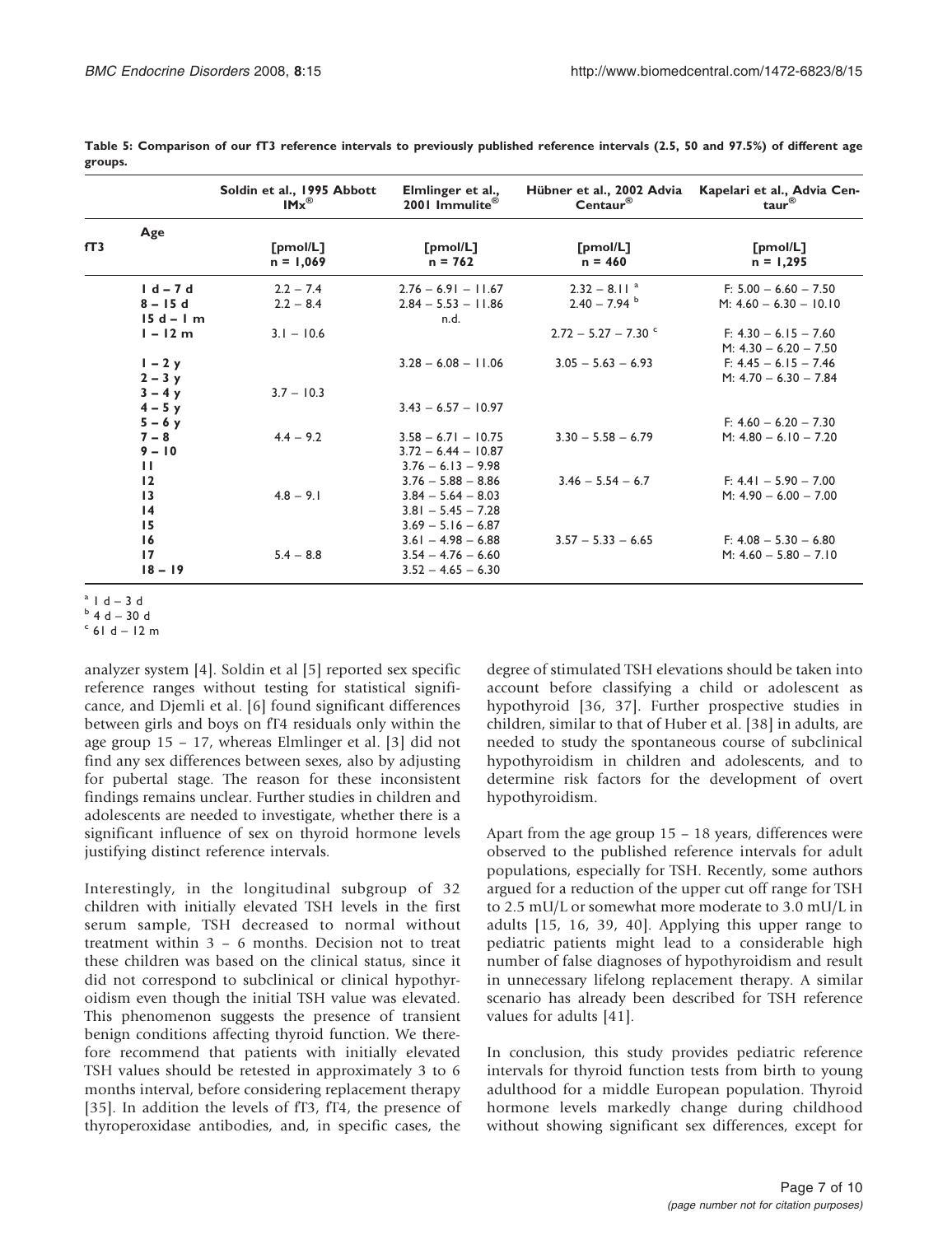|     |                         | Soldin et al., 1995<br>Abbott IMx <sup>®</sup> | Zurakowski et al., 1999<br>DELFIA <sup>®</sup> | Elmlinger et al., 2001<br>$Immulte^{\otimes}$ | Djemli et al., 2004<br>Access $2^{\circledR}$    | Hübner et al., 2002<br>Advia Centaur <sup>®</sup> | Kapelari et al. Advia<br>$Centaur^{\otimes}$ |
|-----|-------------------------|------------------------------------------------|------------------------------------------------|-----------------------------------------------|--------------------------------------------------|---------------------------------------------------|----------------------------------------------|
|     | Age                     |                                                |                                                |                                               |                                                  |                                                   |                                              |
| fT4 |                         | [pmol/L]<br>$n = 1,173$                        | [pmol/L]<br>$n = 353$                          | [pmol/L]<br>$n = 762$                         | [pmol/L]<br>$n = 710$                            | [pmol/L]<br>$n = 460$                             | [pmol/L]<br>$n = 1,221$                      |
|     | $Id - 7d$               | $F: 11 - 25$<br>$M: 10 - 36$                   | n.d.                                           | $29.60 - 62.40 - 79.20$                       | $F: 11.0 - 13.6 - 22.3$                          | $10.8 - 26.8$ <sup>a</sup>                        | $8.54 - 20.10 - 30.20$                       |
|     | $8 - 15d$<br>$15d - 1m$ | $F: 8 - 25$<br>$M: 6 - 30$                     | n.d.<br>n.d.                                   | $18.00 - 42.30 - 63.60$<br>n.d.               | M: $9.8 - 12.2 - 23.2$                           | $10.9 - 25.5$                                     |                                              |
|     | $l - 12m$               | $F: 11 - 24$<br>$M: 10 - 26$                   | $9.5 - 19.5 - 39.5$                            | $11.10 - 19.70 - 27.30$                       | $F: 9.0 - 11.3 - 16.1$                           | $11.4 - 14.5 - 20.9$                              | $11.95 - 15.50 - 22.51$                      |
|     | $1 - 2y$                |                                                |                                                |                                               | M: $8.7 - 11.7 - 16.2$                           |                                                   |                                              |
|     | $2 - 3y$<br>$3 - 4y$    | $F: 13 - 22$<br>$M: 12 - 21$                   | $9.0 - 18.4 - 37.2$                            |                                               | n.d.<br>n.d.                                     | $11.4 - 14.7 - 19.0$                              | $11.90 - 15.70 - 20.85$                      |
|     | $4 - 5y$<br>$5 - 6y$    |                                                |                                                | $12.90 - 17.30 - 23.90$                       | n.d.<br>n.d.                                     |                                                   |                                              |
|     | $7 - 8$                 | $F: 11 - 20$                                   | $8.3 - 16.9 - 34.1$                            | $12.90 - 19.30 - 24.50$                       | n.d.                                             | $11.0 - 14.2 - 18.8$                              | $11.54 - 15.90 - 19.96$                      |
|     | $9 - 10$                | $M: 10 - 22$                                   |                                                | $10.30 - 17.00 - 23.80$                       | $F: 9.6 - 11.6 - 14.5$<br>$M: 9.7 - 11.7 - 14.2$ |                                                   |                                              |
|     | ш                       |                                                |                                                | $11.80 - 16.70 - 22.65$                       |                                                  |                                                   |                                              |
|     | 12                      | $F: 10 - 19$                                   |                                                | $10.40 - 16.20 - 22.91$                       | $F: 8.8 - 10.7 - 13.5$                           | $10.8 - 13.6 - 18.7$                              | $11.10 - 15.20 - 20.00$                      |
|     | 13                      | $M: 12 - 20$                                   | $7.6 - 15.5 - 31.5$                            | $8.50 - 16.50 - 22.52$                        | M: $8.4 - 10.8 - 13.0$                           |                                                   |                                              |
|     | 4                       |                                                |                                                | $12.20 - 16.50 - 23.30$                       |                                                  |                                                   |                                              |
|     | 15                      |                                                |                                                | $9.10 - 17.00 - 23.40$                        |                                                  | $10.7 - 14.4 - 18.7$                              | $10.80 - 15.20 - 20.33$                      |
|     | 16                      | $F: 11 - 19$                                   |                                                | $12.90 - 16.70 - 23.30$                       | $F: 8.7 - 10.7 - 13.6$                           |                                                   |                                              |
|     | 17                      | $M: 12 - 20$                                   | $7.0 - 14.1 - 28.7$                            | $11.80 - 17.40 - 22.50$                       | $M: 9.5 - 11.8 - 15.0$                           |                                                   |                                              |
|     | $18 - 19$               |                                                |                                                | $9.30 - 14.50 - 20.50$                        | n.d.                                             |                                                   |                                              |

<span id="page-7-0"></span>Table 6: Comparison of our fT4 reference intervals to previously published reference intervals (2.5, 50 and 97.5%) of different age groups.

 $a + b + d - 3d$ <br>  $b + d - 30d$ <br>  $c + 6d$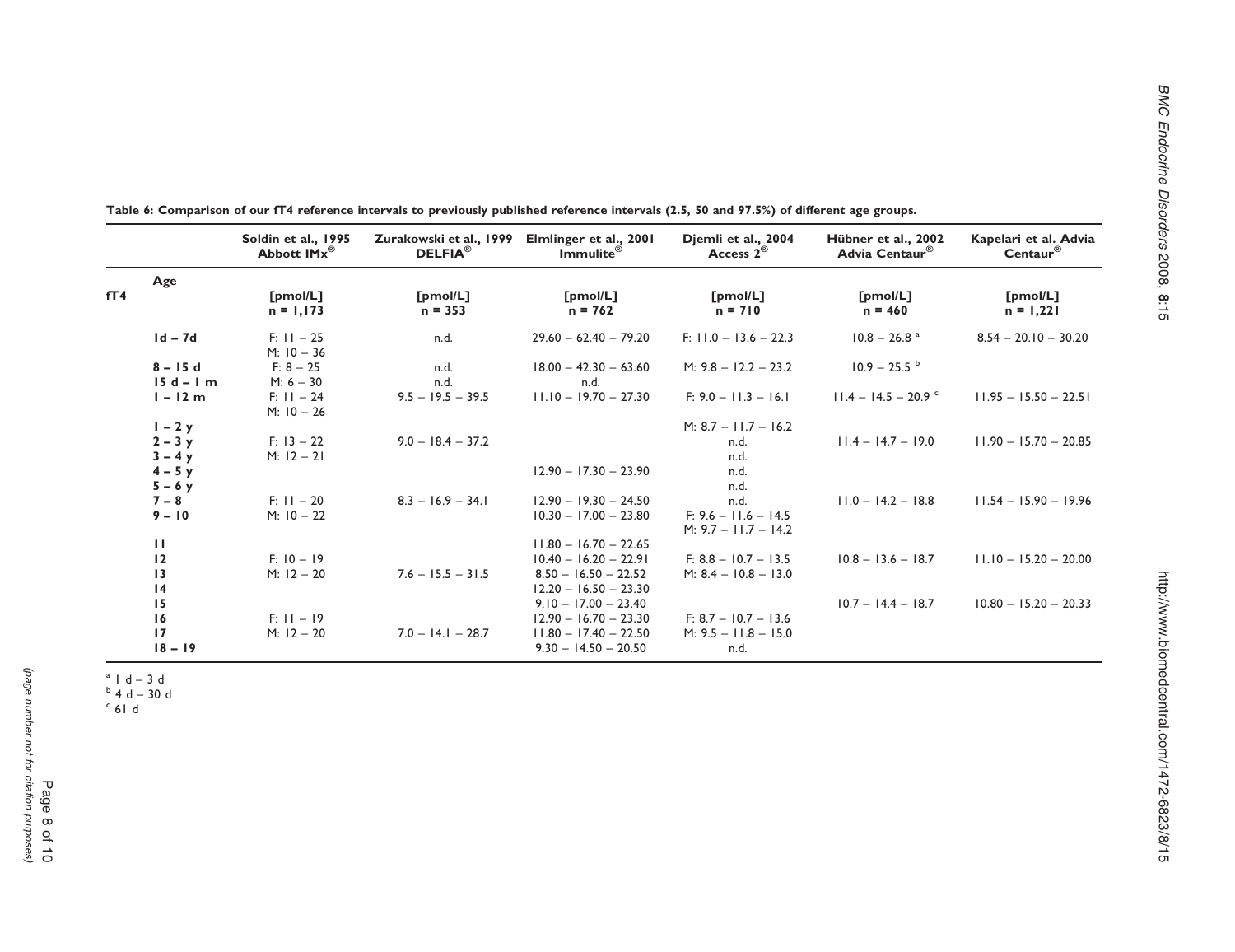<span id="page-8-0"></span>fT3. Moreover, differences of our reference intervals compared to previous studies were observed, likely caused by different antibody characteristics of various analytical methods, different populations or unknown geographic covariates. Our results argue in favor that adult reference intervals are not universally applicable to children. These reference intervals may serve as a tool for the correct interpretation of individual thyroid hormone results of children and adolescents.

# Conclusion

Our results corroborate those of previous studies showing that thyroid hormone levels change markedly during childhood, and that adult reference intervals are not universally applicable to children. Moreover, differences of our reference intervals compared to previous studies were observed, likely caused by different antibody characteristics of various analytical methods, different populations or undefined geographic covariates, e.g. iodine and selenium status.

# Abbreviations

TSH: thyrotropin; fT3: free trioiodithyronine; fT4: free thyroxine.

# Competing interests

The authors declare that they have no competing interests.

# Authors' contributions

KK drafted the manuscript, designed and coordinated the study together with RM. CK collected retrospectively patient data and performed statistical analysis together with RM. RM and IV were in charge of the immunoassays. WH and KS participated in patient data collection. All authors read and approved the final manuscript.

# Acknowledgements

We kindly acknowledge the analytical work done by the technicians of the Department of Nuclear Medicine, Medical University of in Innsbruck.

# **References**

- Dayan CM: [Interpretation of thyroid function tests.](http://www.ncbi.nlm.nih.gov/pubmed/11558500?dopt=Abstract) Lancet 2001, 357:619–624.
- Zurakowski D, Di Canzio J and Majzoub JA: [Pediatric reference](http://www.ncbi.nlm.nih.gov/pubmed/10388488?dopt=Abstract) [intervals for serum thyroxine, triiodothyronine, thyrotro](http://www.ncbi.nlm.nih.gov/pubmed/10388488?dopt=Abstract)[pin, and free thyroxine.](http://www.ncbi.nlm.nih.gov/pubmed/10388488?dopt=Abstract) Clin Chem 1999, 45:1087–1091.
- 3. Elmlinger MW, Kuhnel W, Lambrecht HG and Ranke MB: [Refer](http://www.ncbi.nlm.nih.gov/pubmed/11758614?dopt=Abstract)[ence intervals from birth to adulthood for serum thyroxine](http://www.ncbi.nlm.nih.gov/pubmed/11758614?dopt=Abstract) [\(T4\), triiodothyronine \(T3\), free T3, free T4, thyroxine](http://www.ncbi.nlm.nih.gov/pubmed/11758614?dopt=Abstract) **[binding globulin \(TBG\) and thyrotropin \(TSH\).](http://www.ncbi.nlm.nih.gov/pubmed/11758614?dopt=Abstract)** Clin Chem Lab<br>Med 2001, **39:**973–979.
- 4. Hubner U, Englisch C, Werkmann H, Butz H, Georgs T, Zabransky S and Herrmann W: [Continuous age-dependent reference](http://www.ncbi.nlm.nih.gov/pubmed/12476946?dopt=Abstract) [ranges for thyroid hormones in neonates, infants, children](http://www.ncbi.nlm.nih.gov/pubmed/12476946?dopt=Abstract) [and adolescents established using the ADVIA Centaur](http://www.ncbi.nlm.nih.gov/pubmed/12476946?dopt=Abstract) [Analyzer.](http://www.ncbi.nlm.nih.gov/pubmed/12476946?dopt=Abstract) Clin Chem Lab Med 2002, 40:1040–1047.
- 5. Soldin SJ, Morales A, Albalos F, Lenherr S and Rifai N: [Pediatric](http://www.ncbi.nlm.nih.gov/pubmed/8595709?dopt=Abstract) [reference ranges on the Abbott IMx for FSH, LH, prolactin,](http://www.ncbi.nlm.nih.gov/pubmed/8595709?dopt=Abstract) [TSH, T4, T3, free T4, free T3, T-uptake, IgE, and ferritin.](http://www.ncbi.nlm.nih.gov/pubmed/8595709?dopt=Abstract) Clin Biochem 1995, 28:603–606.
- 6. Djemli A, Van Vliet G, Belgoudi J, Lambert M and Delvin EE: [Reference intervals for free thyroxine, total triiodothyro](http://www.ncbi.nlm.nih.gov/pubmed/15003737?dopt=Abstract)[nine, thyrotropin and thyroglobulin for Quebec newborns,](http://www.ncbi.nlm.nih.gov/pubmed/15003737?dopt=Abstract) [children and teenagers.](http://www.ncbi.nlm.nih.gov/pubmed/15003737?dopt=Abstract) Clin Biochem 2004, 37:328–330.
- 7. Wiedemann G, Jonetz-Mentzel L and Panse R: [Establishment of](http://www.ncbi.nlm.nih.gov/pubmed/8357936?dopt=Abstract) [reference ranges for thyrotropin, triiodothyronine, thyrox](http://www.ncbi.nlm.nih.gov/pubmed/8357936?dopt=Abstract)[ine and free thyroxine in neonates, infants, children and](http://www.ncbi.nlm.nih.gov/pubmed/8357936?dopt=Abstract) [adolescents.](http://www.ncbi.nlm.nih.gov/pubmed/8357936?dopt=Abstract) Eur | Clin Chem Clin Biochem 1993, 31:277-278.
- 8. Surks MI and Sievert R: [Drugs and thyroid function.](http://www.ncbi.nlm.nih.gov/pubmed/7477223?dopt=Abstract) N Engl J Med 1995, 333:1688–1694.
- 9. Vogeser M, Weigand M, Fraunberger P, Fischer H and Cremer P: [Evaluation of the ADVIA Centaur TSH-3 assay.](http://www.ncbi.nlm.nih.gov/pubmed/10928654?dopt=Abstract) Clin Chem Lab Med 2000, 38:331–334.
- 10. Rawlins ML and Roberts WL: [Performance characteristics of six](http://www.ncbi.nlm.nih.gov/pubmed/15472032?dopt=Abstract) [third-generation assays for thyroid-stimulating hormone.](http://www.ncbi.nlm.nih.gov/pubmed/15472032?dopt=Abstract) Clin Chem 2004, 50:2338–2344.
- 11. Moncayo R, Moncayo H and Virgolini I: [Reference values for](http://www.ncbi.nlm.nih.gov/pubmed/16425442?dopt=Abstract) [thyrotropin.](http://www.ncbi.nlm.nih.gov/pubmed/16425442?dopt=Abstract) Thyroid 2005, 15:1204–1205.
- 12. Moncayo H, Dapunt O and Moncayo R: [Diagnostic accuracy of](http://www.ncbi.nlm.nih.gov/pubmed/17678551?dopt=Abstract) [basal TSH determinations based on the intravenous TRH](http://www.ncbi.nlm.nih.gov/pubmed/17678551?dopt=Abstract) [stimulation test: an evaluation of 2570 tests and comparison](http://www.ncbi.nlm.nih.gov/pubmed/17678551?dopt=Abstract) [with the literature.](http://www.ncbi.nlm.nih.gov/pubmed/17678551?dopt=Abstract) BMC Endocr Disord 2007, 7:5.
- 13. Surks MI, Goswami G and Daniels GH: [The thyrotropin](http://www.ncbi.nlm.nih.gov/pubmed/16148346?dopt=Abstract)<br>[reference range should remain unchanged.](http://www.ncbi.nlm.nih.gov/pubmed/16148346?dopt=Abstract) J Clin Endocrino Metab 2005, 90:5489–5496.
- 14. Draper NR: **Applied regression analysis bibliography update**<br>1994–97. Communications in Statistics-Theory and Methods 1998. 27:2581–2623.
- 15. Baskin HJ, Cobin RH, Duick DS, Gharib H, Guttler RB, Kaplan MM and Segal RL: [American Association of Clinical Endocrinolo](http://www.ncbi.nlm.nih.gov/pubmed/15260011?dopt=Abstract)[gists medical guidelines for clinical practice for the evalua](http://www.ncbi.nlm.nih.gov/pubmed/15260011?dopt=Abstract)[tion of treatment of hyperthyroidism and hypothyroidism.](http://www.ncbi.nlm.nih.gov/pubmed/15260011?dopt=Abstract) Endocr Pract 2002, 8:457–467.
- 16. National Academy of Clinical Biochemistry: NACB laboratory medicine practice guidelines. [http://www.nacb.org/lmpg/main.stm.](http://www.nacb.org/lmpg/main.stm)
- 17. Zophel K, Wunderlich G, Gruning T, Koch R, Doge H and Kotzerke J:<br>[\[Where does subclinical hypothyroidism start? Implications](http://www.ncbi.nlm.nih.gov/pubmed/15861273?dopt=Abstract) [for the definition of the upper reference limit for thyroid](http://www.ncbi.nlm.nih.gov/pubmed/15861273?dopt=Abstract) [stimulating hormone\].](http://www.ncbi.nlm.nih.gov/pubmed/15861273?dopt=Abstract) Nuklearmedizin 2005, 44:56–61.
- 18. Zophel K, Wunderlich G and Kotzerke J: [Should we really](http://www.ncbi.nlm.nih.gov/pubmed/16449219?dopt=Abstract) [determine a reference population for the definition of](http://www.ncbi.nlm.nih.gov/pubmed/16449219?dopt=Abstract) [thyroid-stimulating hormone reference interval?.](http://www.ncbi.nlm.nih.gov/pubmed/16449219?dopt=Abstract) Clin Chem 2006, 52:329–330.
- 19. Kratzsch J, Fiedler GM, Leichtle A, Brugel M, Buchbinder S, Otto L, Sabri O, Matthes G and Thiery J: [New reference intervals for](http://www.ncbi.nlm.nih.gov/pubmed/15961550?dopt=Abstract) [thyrotropin and thyroid hormones based on National](http://www.ncbi.nlm.nih.gov/pubmed/15961550?dopt=Abstract) [Academy of Clinical Biochemistry criteria and regular](http://www.ncbi.nlm.nih.gov/pubmed/15961550?dopt=Abstract) [ultrasonography of the thyroid.](http://www.ncbi.nlm.nih.gov/pubmed/15961550?dopt=Abstract) Clin Chem 2005, 51:1480-1486.
- 20. d'Herbomez M, Forzy G, Gasser F, Massart C, Beaudonnet A and Sapin R: [Clinical evaluation of nine free thyroxine assays:](http://www.ncbi.nlm.nih.gov/pubmed/12940522?dopt=Abstract) [persistent problems in particular populations.](http://www.ncbi.nlm.nih.gov/pubmed/12940522?dopt=Abstract) Clin Chem Lab Med 2003, 41:942–947.
- 21. Demers LM and Spencer CA: [Laboratory medicine practice](http://www.ncbi.nlm.nih.gov/pubmed/12580927?dopt=Abstract) [guidelines: laboratory support for the diagnosis and mon](http://www.ncbi.nlm.nih.gov/pubmed/12580927?dopt=Abstract)[itoring of thyroid disease.](http://www.ncbi.nlm.nih.gov/pubmed/12580927?dopt=Abstract) Clin Endocrinol  $(Oxf)$  2003, 58:138-140.
- 22. Soukhova N, Soldin OP and Soldin SJ: [Isotope dilution tandem](http://www.ncbi.nlm.nih.gov/pubmed/15115693?dopt=Abstract) [mass spectrometric method for T4/T3.](http://www.ncbi.nlm.nih.gov/pubmed/15115693?dopt=Abstract) Clin Chim Acta 2004, 343:185–190.
- 23. Gu J, Soldin OP and Soldin SJ: [Simultaneous quantification of](http://www.ncbi.nlm.nih.gov/pubmed/17936741?dopt=Abstract) [free triiodothyronine and free thyroxine by isotope dilution](http://www.ncbi.nlm.nih.gov/pubmed/17936741?dopt=Abstract) [tandem mass spectrometry.](http://www.ncbi.nlm.nih.gov/pubmed/17936741?dopt=Abstract) Clin Biochem 2007, 40:1386–1391.
- 24. Soldin SJ, Soukhova N, Janicic N, Jonklaas J and Soldin OP: [The](http://www.ncbi.nlm.nih.gov/pubmed/16018881?dopt=Abstract) [measurement of free thyroxine by isotope dilution tandem](http://www.ncbi.nlm.nih.gov/pubmed/16018881?dopt=Abstract) [mass spectrometry.](http://www.ncbi.nlm.nih.gov/pubmed/16018881?dopt=Abstract) Clin Chim Acta 2005, 358:113-118.
- 25. Despres N and Grant AM: **[Antibody interference in thyroid](http://www.ncbi.nlm.nih.gov/pubmed/9510847?dopt=Abstract)**<br>[assays: a potential for clinical misinformation.](http://www.ncbi.nlm.nih.gov/pubmed/9510847?dopt=Abstract) Clin Chem 1998. 44:440–454.
- 26. Landau-Levine M, Way BA, Clutter WE, Scott MG and Gronowski AM: [Antibody interference with the Abbott](http://www.ncbi.nlm.nih.gov/pubmed/10217639?dopt=Abstract) [AxSym immunoassay for thyroid-stimulating hormone.](http://www.ncbi.nlm.nih.gov/pubmed/10217639?dopt=Abstract) Clin Chim Acta 1999, 281:177–180.
- 27. Martel J, Despres N, Ahnadi CE, Lachance JF, Monticello JE, Fink G,<br>Ardemagni A, Banfi G, Tovey J and Dykes P, et *al*: **[Comparative](http://www.ncbi.nlm.nih.gov/pubmed/11071074?dopt=Abstract)** [multicentre study of a panel of thyroid tests using different](http://www.ncbi.nlm.nih.gov/pubmed/11071074?dopt=Abstract) [automated immunoassay platforms and specimens at high risk](http://www.ncbi.nlm.nih.gov/pubmed/11071074?dopt=Abstract) [of antibody interference.](http://www.ncbi.nlm.nih.gov/pubmed/11071074?dopt=Abstract) Clin Chem Lab Med 2000, 38:785–793.
- 28. Kricka LJ: [Interferences in immunoassay](http://www.ncbi.nlm.nih.gov/pubmed/10926879?dopt=Abstract)-still a threat. Clin Chem 2000, 46:1037–1038.
- 29. Ekins R: [Validity of analog free thyroxin immunoassays.](http://www.ncbi.nlm.nih.gov/pubmed/3121212?dopt=Abstract) Clin Chem 1987, 33:2137–2144.